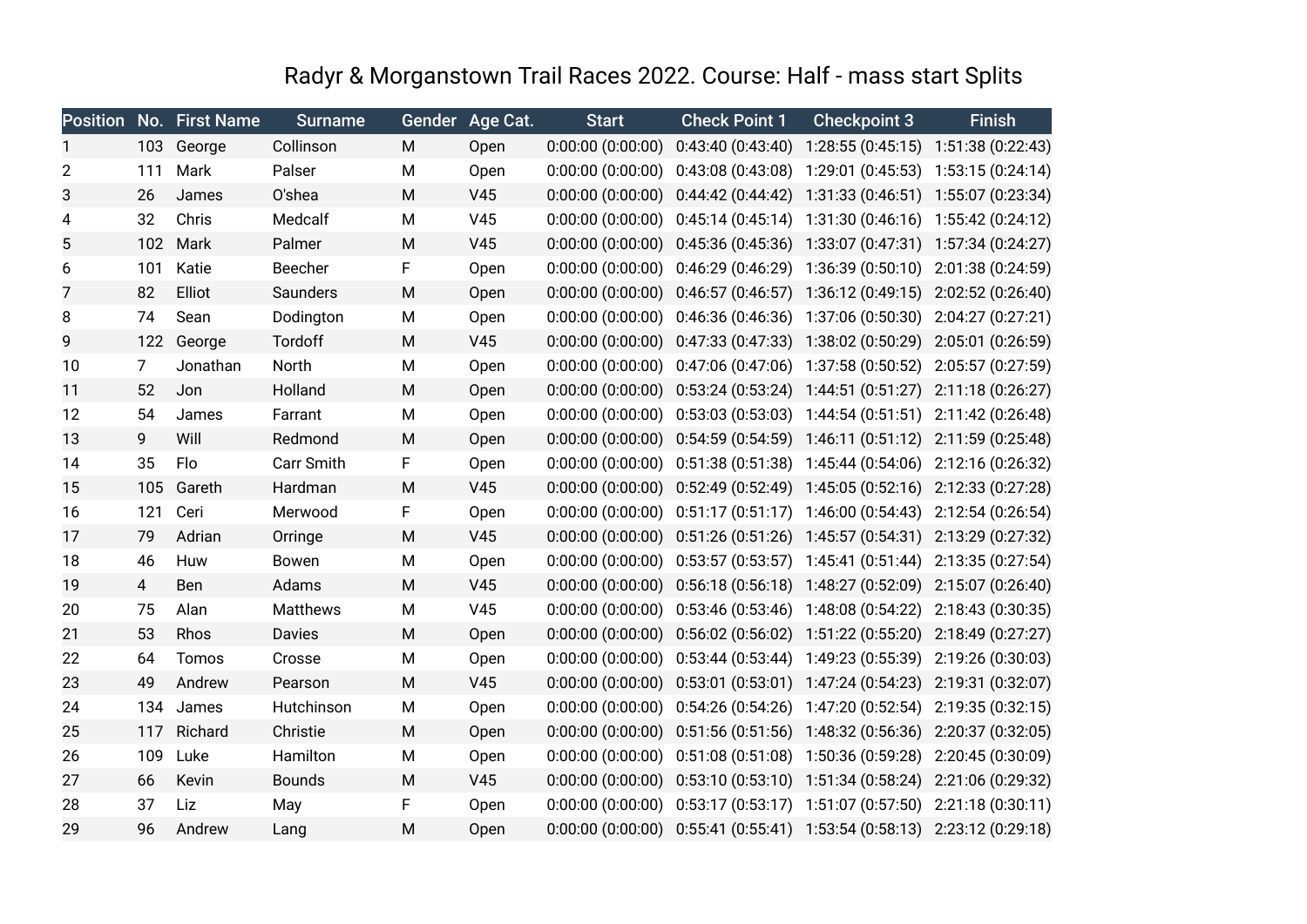|    |              | Position No. First Name | <b>Surname</b> |   | Gender Age Cat. | <b>Start</b>          | <b>Check Point 1</b>                                                    | <b>Checkpoint 3</b>                    | <b>Finish</b>     |
|----|--------------|-------------------------|----------------|---|-----------------|-----------------------|-------------------------------------------------------------------------|----------------------------------------|-------------------|
| 30 |              | 118 Nathan              | Swain          | М | Open            | 0:00:00(0:00:00)      |                                                                         | $0:53:16(0:53:16)$ 1:53:46 (1:00:30)   | 2:23:16 (0:29:30) |
| 31 | 57           | Phil                    | Avery          | М | V45             | 0:00:00(0:00:00)      |                                                                         | $0:55:50(0:55:50)$ 1:54:29 $(0:58:39)$ | 2:23:51 (0:29:22) |
| 32 | 3            | Ruth                    | Sutton         | F | V45             | $0:00:00$ $(0:00:00)$ | $0:56:53(0:56:53)$ 1:55:22 (0:58:29)                                    |                                        | 2:24:40 (0:29:18) |
| 33 | 71           | Joel                    | <b>Baldwin</b> | M | Open            | $0:00:00$ $(0:00:00)$ |                                                                         | $0:54:54(0:54:54)$ 1:53:57 (0:59:03)   | 2:24:48 (0:30:51) |
| 34 | 30           | Henry                   | Lee            | М | Open            | $0:00:00$ $(0:00:00)$ | $0:57:55(0:57:55)$ 1:55:42 (0:57:47)                                    |                                        | 2:24:57 (0:29:15) |
| 35 | 29           | <b>Bruan</b>            | Treharne       | M | Open            | 0:00:00(0:00:00)      |                                                                         | $0:57:53(0:57:53)$ 1:55:40 $(0:57:47)$ | 2:25:02 (0:29:22) |
| 36 | 43           | Tomasz                  | Figurski       | М | Open            | 0:00:00(0:00:00)      |                                                                         | $0:56:06(0:56:06)$ 1:57:21 (1:01:15)   | 2:26:06 (0:28:45) |
| 37 | 55           | Sarah                   | Jeremiah       | F | V45             | 0:00:00(0:00:00)      |                                                                         | $0:59:32(0:59:32)$ $2:00:22(1:00:50)$  | 2:29:04 (0:28:42) |
| 38 | 21           | Alex                    | Evans          | F | V45             | $0:00:00$ $(0:00:00)$ |                                                                         | $0:59:30(0:59:30)$ 2:00:25 (1:00:55)   | 2:29:06 (0:28:41) |
| 39 | 139          | Jack                    | Caunt          | M | Open            | 0:00:00(0:00:00)      |                                                                         | $0:50:12(0:50:12)$ 1:51:09 (1:00:57)   | 2:30:04 (0:38:55) |
| 40 | 72           | Aron                    | Cowdy          | M | Open            | 0:00:00(0:00:00)      |                                                                         | $0:57:29(0:57:29)$ 1:58:20 $(1:00:51)$ | 2:31:58 (0:33:38) |
| 41 | 100          | Tom                     | Pinkham        | M | Open            | 0:00:00(0:00:00)      |                                                                         | $0:47:22(0:47:22)$ 2:03:59 (1:16:37)   | 2:32:45 (0:28:46) |
| 42 | 76           | William                 | Parkinson      | М | Open            | $0:00:00$ $(0:00:00)$ |                                                                         | $0:58:25(0:58:25)$ 1:59:02 (1:00:37)   | 2:33:11 (0:34:09) |
| 43 | 106          | Gina                    | Hardman        | F | V45             | 0:00:00(0:00:00)      |                                                                         | $0:58:54(0:58:54)$ 2:00:31 (1:01:37)   | 2:33:49 (0:33:18) |
| 44 | 89           | Joseph                  | Cooper         | М | Open            | 0:00:00(0:00:00)      |                                                                         | $0:53:33(0:53:33)$ 1:54:47 (1:01:14)   | 2:34:40 (0:39:53) |
| 45 | 108          | Samuel                  | <b>Briggs</b>  | M | Open            | 0:00:00(0:00:00)      |                                                                         | $0:58:22(0:58:22)$ 1:58:36 (1:00:14)   | 2:34:45 (0:36:09) |
| 46 | 97           | Louise                  | Hunt           | F | Open            | 0:00:00(0:00:00)      |                                                                         | 1:01:27 (1:01:27) 2:04:26 (1:02:59)    | 2:34:51 (0:30:25) |
| 47 | 84           | Helen                   | Duffield       | F | V45             | 0:00:00(0:00:00)      | 1:00:25 (1:00:25) 2:04:32 (1:04:07)                                     |                                        | 2:35:15 (0:30:43) |
| 48 | 116          | Andy                    | Jenkins        | М | V45             | $0:00:00$ $(0:00:00)$ |                                                                         | $0:57:50(0:57:50)$ 2:00:53 (1:03:03)   | 2:35:58 (0:35:05) |
| 49 | 65           | Martyn                  | Owen           | M | V45             | $0:00:00$ $(0:00:00)$ |                                                                         | $0:57:52(0:57:52)$ $2:02:15(1:04:23)$  | 2:36:23 (0:34:08) |
| 50 |              | 107 Andrea              | Lowman         | F | V45             | 0:00:00(0:00:00)      |                                                                         | 1:01:10 (1:01:10) 2:07:04 (1:05:54)    | 2:38:30 (0:31:26) |
| 51 | 39           | Rebecca                 | Emmerson       | F | Open            | 0:00:00(0:00:00)      |                                                                         | 1:01:14 (1:01:14) 2:07:01 (1:05:47)    | 2:38:33 (0:31:32) |
| 52 | 63           | Ellie                   | Greenwood      | F | Open            | $0:00:00$ $(0:00:00)$ |                                                                         | 1:00:08 (1:00:08) 2:04:57 (1:04:49)    | 2:38:59 (0:34:02) |
| 53 | 110          | Dylan                   | James          | M | Open            | 0:00:00(0:00:00)      | 1:01:36 (1:01:36) 2:07:12 (1:05:36)                                     |                                        | 2:40:19 (0:33:07) |
| 54 | $\mathbf{1}$ | Katrina                 | Edmonds-Daniel | F | Open            | 0:00:00(0:00:00)      |                                                                         | 1:01:06 (1:01:06) 2:05:21 (1:04:15)    | 2:40:30 (0:35:09) |
| 55 | 115          | Keryn                   | Treharne       | M | V45             | 0:00:00(0:00:00)      | 0:58:30(0:58:30)                                                        | 2:02:02 (1:03:32)                      | 2:40:46 (0:38:44) |
| 56 | 28           | Rachel                  | Garside        | F | V45             | 0:00:00(0:00:00)      | 1:05:15 (1:05:15) 2:08:44 (1:03:29)                                     |                                        | 2:42:10 (0:33:26) |
| 57 | 8            | Jon                     | Morgan         | M | V45             | 0:00:00(0:00:00)      |                                                                         | 1:03:29 (1:03:29) 2:08:40 (1:05:11)    | 2:42:35 (0:33:55) |
| 58 | 95           | Rachel                  | Hadley         | F | Open            | 0:00:00(0:00:00)      | 1:00:41 (1:00:41) 2:10:43 (1:10:02)                                     |                                        | 2:43:34 (0:32:51) |
| 59 | 69           | James                   | Armstrong      | M | Open            | 0:00:00(0:00:00)      | 1:02:53 (1:02:53) 2:11:07 (1:08:14) 2:46:47 (0:35:40)                   |                                        |                   |
| 60 | 10           | Fiona                   | Redmond        | F | Open            |                       | 0:00:00 (0:00:00) 1:05:11 (1:05:11) 2:13:32 (1:08:21) 2:47:23 (0:33:51) |                                        |                   |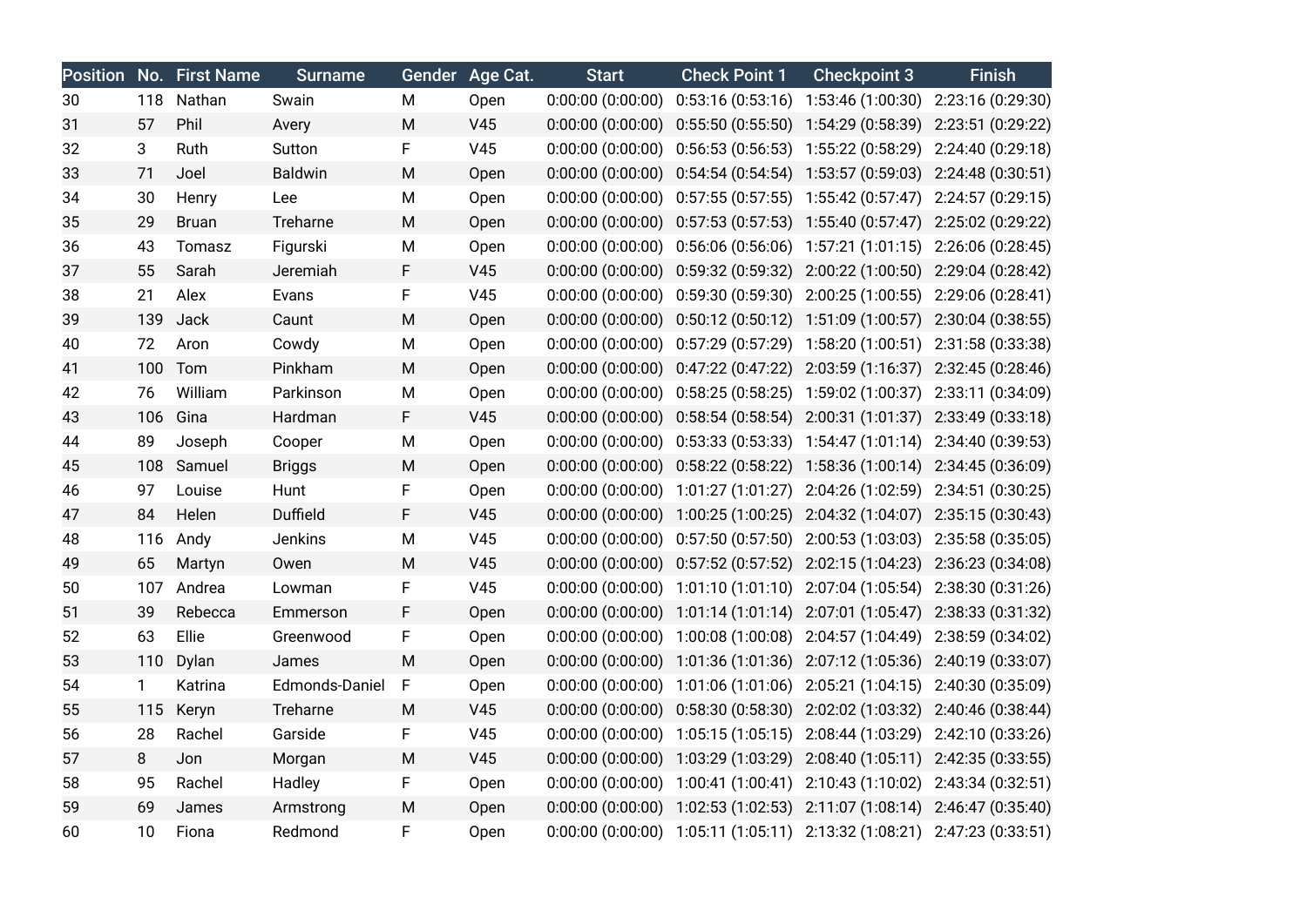|    |     | <b>Position No. First Name</b> | <b>Surname</b> | Gender | Age Cat.        | <b>Start</b>          | <b>Check Point 1</b>                      | <b>Checkpoint 3</b>                 | <b>Finish</b>                       |
|----|-----|--------------------------------|----------------|--------|-----------------|-----------------------|-------------------------------------------|-------------------------------------|-------------------------------------|
| 61 | 24  | Michael                        | Launder        | M      | Open            | 0:00:00(0:00:00)      | 1:06:15(1:06:15)                          | 2:14:27 (1:08:12) 2:47:41 (0:33:14) |                                     |
| 62 | 14  | Martin Allen Williams          |                | M      | V45             | 0:00:00(0:00:00)      | 1:06:41 (1:06:41)                         | 2:15:12 (1:08:31) 2:48:16 (0:33:04) |                                     |
| 63 | 25  | Joe                            | Cook           | M      | Open            | 0:00:00(0:00:00)      | 1:05:46 (1:05:46)                         | 2:14:29 (1:08:43)                   | 2:48:51 (0:34:22)                   |
| 64 | 13  | Eve                            | Gallop-Evans   | F      | V45             | 0:00:00(0:00:00)      | 1:07:49 (1:07:49)                         | 2:18:11 (1:10:22)                   | 2:52:36 (0:34:25)                   |
| 65 | 68  | Phill                          | Morgan         | M      | V <sub>45</sub> | 0:00:00(0:00:00)      | 1:06:59 (1:06:59)                         | 2:17:01 (1:10:02)                   | 2:52:51 (0:35:50)                   |
| 66 | 83  | Anna                           | Helsing        | F      | V45             | 0:00:00(0:00:00)      | 1:07:00 (1:07:00)                         | 2:18:03 (1:11:03)                   | 2:54:27 (0:36:24)                   |
| 67 | 98  | Caroline                       | Nightingale    | F      | V45             | 0:00:00(0:00:00)      | 1:08:15 (1:08:15)                         | 2:18:23 (1:10:08) 2:55:12 (0:36:49) |                                     |
| 68 | 48  | Tom                            | Kingsbury      | M      | Open            | 0:00:00(0:00:00)      | 1:07:08 (1:07:08)                         | 2:21:32 (1:14:24) 2:58:18 (0:36:46) |                                     |
| 69 | 81  | Christine                      | Farr           | F.     | V45             | 0:00:00(0:00:00)      | 1:06:31(1:06:31)                          | 2:19:37(1:13:06)                    | 2:59:47 (0:40:10)                   |
| 70 | 77  | Niall                          | Hughes         | M      | V45             | 0:00:00(0:00:00)      | 1:08:41 (1:08:41)                         | 2:23:17 (1:14:36) 3:01:16 (0:37:59) |                                     |
| 71 | 67  | Jason                          | <b>Barnett</b> | M      | V <sub>45</sub> | 0:00:00(0:00:00)      | 1:13:55(1:13:55)                          | 2:30:30 (1:16:35)                   | 3:08:12 (0:37:42)                   |
| 72 | 73  | Joanna                         | Otteson        | F      | V45             | 0:00:00(0:00:00)      | 1:12:53 (1:12:53)                         | 2:28:55 (1:16:02)                   | 3:09:09 (0:40:14)                   |
| 73 | 119 | Christopher                    | Woods          | M      | Open            | 0:00:00(0:00:00)      | 1:08:23 (1:08:23)                         | 2:25:42 (1:17:19) 3:10:23 (0:44:41) |                                     |
| 74 | 62  | Mark                           | Kingsbury      | M      | V45             | 0:00:00(0:00:00)      | 1:15:33(1:15:33)                          | 2:30:02 (1:14:29)                   | 3:10:36 (0:40:34)                   |
| 75 | 36  | Cath                           | James          | F      | V45             | 0:00:00(0:00:00)      | 1:18:11(1:18:11)                          | 2:38:06 (1:19:55)                   | 3:17:36 (0:39:30)                   |
| 76 | 23  | Russ                           | Pearce         | M      | V45             | 0:00:00(0:00:00)      | 1:18:14 (1:18:14)                         | 2:38:08 (1:19:54) 3:17:38 (0:39:30) |                                     |
| 77 | 18  | Susie                          | Gurner         | F      | Open            | $0:00:00$ $(0:00:00)$ | 1:18:01(1:18:01)                          | 2:39:08 (1:21:07)                   | 3:18:36 (0:39:28)                   |
| 78 | 112 | Cameron                        | Lacey-Coles    | M      | Open            | 0:00:00(0:00:00)      | 1:17:56 (1:17:56)                         | 2:39:04 (1:21:08)                   | 3:18:40 (0:39:36)                   |
| 79 | 113 | Anthony                        | Williams       | M      | V45             | 0:00:00(0:00:00)      | 1:18:04 (1:18:04)                         | 2:38:55 (1:20:51) 3:18:42 (0:39:47) |                                     |
| 80 | 15  | Lucy                           | Roblin         | F      | V45             | 0:00:00(0:00:00)      | 1:15:11(1:15:11)                          | 2:39:40 (1:24:29)                   | 3:19:35 (0:39:55)                   |
| 81 | 33  | Kate                           | Jenkins        | F      | Open            | 0:00:00(0:00:00)      | 1:18:28 (1:18:28)                         | 2:40:33(1:22:05)                    | 3:21:37(0:41:04)                    |
| 82 | 38  | Jodie                          | Olson          | F      | Open            |                       | $0:00:00$ $(0:00:00)$ 1:18:39 $(1:18:39)$ | 2:40:32 (1:21:53) 3:21:39 (0:41:07) |                                     |
| 83 | 60  | Anna                           | Auchterlonie   | F      | Open            | 0:00:00(0:00:00)      | 1:15:38 (1:15:38)                         | 2:40:13 (1:24:35)                   | 3:22:00 (0:41:47)                   |
| 84 | 11  | Sam                            | Redmond        | M      | Open            | 0:00:00(0:00:00)      | 1:13:40 (1:13:40)                         | 2:37:42 (1:24:02)                   | 3:22:02 (0:44:20)                   |
| 85 | 123 | Sara                           | Moran          | F      | V45             | 0:00:00(0:00:00)      | 1:18:18(1:18:18)                          | 2:39:59 (1:21:41) 3:22:05 (0:42:06) |                                     |
| 86 | 42  | Jennifer                       | Udall          | F      | Open            | 0:00:00(0:00:00)      | 1:15:02 (1:15:02)                         |                                     | 2:39:45 (1:24:43) 3:25:11 (0:45:26) |
| 87 | 90  | Julie                          | Elworthy       | F      | V45             | 0:00:00(0:00:00)      | 1:18:49 (1:18:49)                         | 2:40:10 (1:21:21) 3:25:15 (0:45:05) |                                     |
| 88 | 61  | Myfanwy                        | Moran          | F      | Open            | 0:00:00(0:00:00)      | 1:18:53 (1:18:53)                         | 2:40:14(1:21:21)                    | 3:25:18(0:45:04)                    |
| 89 | 6   | Bethan                         | Long           | F      | Open            | 0:00:00(0:00:00)      | 1:18:44(1:18:44)                          | 2:40:43 (1:21:59)                   | 3:25:21 (0:44:38)                   |
| 90 | 58  | Rebecca                        | Maher          | F      | Open            | 0:00:00(0:00:00)      | 1:19:18 (1:19:18)                         | 2:40:41 (1:21:23)                   | 3:25:28 (0:44:47)                   |
| 91 | 44  | Catherine                      | Phillips       | F      | V45             |                       | $0:00:00$ $(0:00:00)$ 1:18:22 $(1:18:22)$ | 2:46:55 (1:28:33)                   | 3:25:57 (0:39:02)                   |